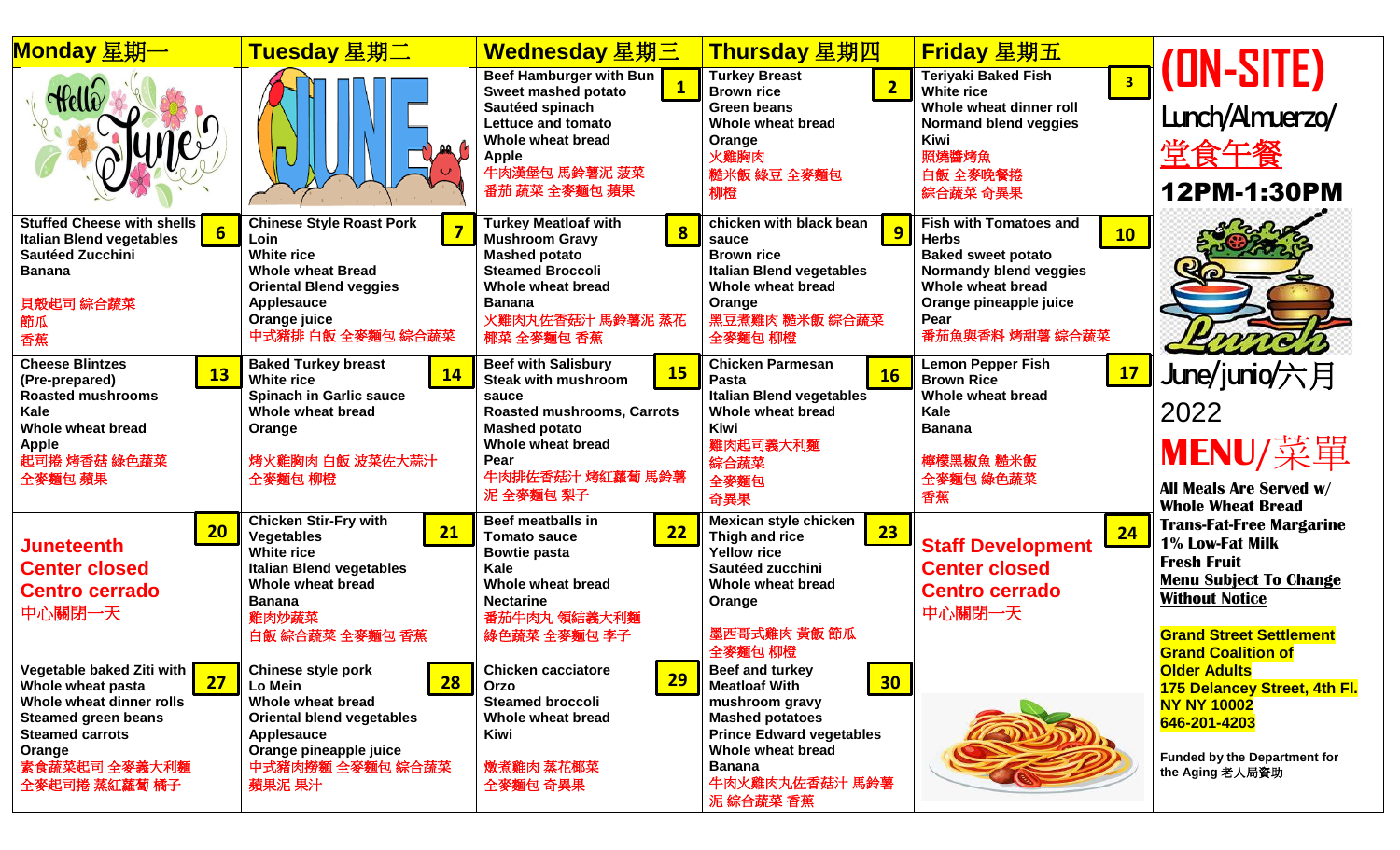| Monday 星期一                                                                                                                                                                   | Tuesday 星期二                                                                                                                                                                                           | Wednesday 星期三                                                                                                                                                                                                       | Thursday 星期四                                                                                                                                                                                   | Friday 星期五                                                                                                                                                                             | (Grab-N-Go)                                                                                                                                                                 |
|------------------------------------------------------------------------------------------------------------------------------------------------------------------------------|-------------------------------------------------------------------------------------------------------------------------------------------------------------------------------------------------------|---------------------------------------------------------------------------------------------------------------------------------------------------------------------------------------------------------------------|------------------------------------------------------------------------------------------------------------------------------------------------------------------------------------------------|----------------------------------------------------------------------------------------------------------------------------------------------------------------------------------------|-----------------------------------------------------------------------------------------------------------------------------------------------------------------------------|
| $\sum_{i=1}^{n}$<br><b>TITTING</b>                                                                                                                                           |                                                                                                                                                                                                       | <b>Salisbury Steak</b><br><b>Egg noodles</b><br><b>Sautéed Onions and peppers</b><br><b>Steamed Broccoli</b><br>Whole wheat bread<br>Orange pineapple juice<br>Peach<br>牛肉排佐蛋麵 黑椒洋蔥<br>蒸花椰菜 全麥麵包 果汁 桃子              | Spanish style baked chicken<br>$\overline{2}$<br><b>Yellow rice</b><br>Sautéed zucchini<br>Whole wheat bread<br>Apple juice<br><b>Banana</b><br>西班牙烤雞 黃飯 節瓜 全麥麵包<br>果汁香蕉                       | <b>Baked fish with garlic</b><br>$\sqrt{3}$<br><b>Sauce</b><br>White rice<br><b>Steamed spinach</b><br>Whole wheat bread<br><b>Kiwi</b><br>Orange juice<br>大蒜汁烤魚 白飯 蒸菠菜<br>全麥麵包 奇異果 果汁 | Lunch/Amuerzo/<br>帶走午餐<br>12PM-1:30PM                                                                                                                                       |
| <b>Stuffed Shells with cheese</b><br>$6\overline{6}$<br>Italian blend vegetables<br>Sautéed zucchini<br>Whole wheat bread<br>Apple juice<br>Pear<br>貝殼起司 綜合蔬菜 節瓜 全麥麵包<br>果汁梨 | <b>BBQ chicken</b><br><b>Brown rice</b><br><b>Steamed broccoli</b><br>Whole wheat bread<br><b>Nectarine</b><br>Orange pineapple juice<br>烤雞佐糙米飯 蒸花椰菜<br>全麥麵包 果汁                                       | Beef hamburger with<br>$\bf{8}$<br>Whole wheat bun<br><b>Mashed sweet potatoes</b><br>Sautéed spinach<br><b>Apple</b><br>Orange juice 牛肉漢堡 全麥麵包<br>節瓜 蘋果 果汁                                                         | <b>Baked Turkey breast</b><br>9<br><b>Brown rice</b><br><b>Green beans</b><br>Whole wheat bread<br><b>Apple juice</b><br><b>Banana</b><br>烤火雞胸肉 糙米飯 綠豆 全麥麵包<br>果汁 香蕉                           | <b>Teriyaki Baked Fish</b><br>10<br><b>White rice</b><br>Whole wheat dinner roll<br>Normandy blend veggie<br><b>Kiwi</b><br>Orange juice<br>日式烤魚 白飯 全麥晚餐捲<br>綜合蔬菜 奇異果                  |                                                                                                                                                                             |
| <b>Cheese Blintzes</b><br>13<br>(2) Roasted Mushroom<br>Kale<br>Whole wheat bread<br>Apple juice<br>Orange<br>起司捲(兩個) 烤香菇 綠色蔬菜<br>全麥麵包 蘋果汁 橘子                                | <b>Chinese style Roast</b><br><b>14</b><br>Pork loin<br><b>White rice</b><br>Oriental vegetable blend<br>Whole wheat bread<br><b>Banana</b><br>Orange pineapple juice<br>中式烤豬肉排 白飯 綜合蔬菜<br>全麥麵包 果汁 香蕉 | Beef and turkey<br><b>15</b><br><b>Meatloaf With mushroom</b><br>gravy<br><b>Mashed potatoes</b><br><b>Steamed broccoli</b><br>Whole wheat bread<br><b>Apple Orange juice</b><br>牛肉火雞肉丸佐香菇汁 馬鈴薯泥<br>蒸花椰菜 全麥麵包 蘋果 果汁 | Chicken with black bean<br><b>16</b><br>sauce<br><b>Brown rice</b><br><b>Italian Blend vegetables</b><br>Whole wheat bread<br>Orange<br>雞肉佐黑豆 糙米飯 綜合蔬菜<br>全麥麵包 橘子                              | <b>Baked fish</b><br>17<br><b>White rice</b><br><b>Normandy blend</b><br>Whole wheat bread<br>Orange pineapple juice<br>Pear<br>烤魚佐白飯 綜合蔬菜<br>全麥麵包 果汁 梨                                | June/junio/六月<br>2022<br>MENU/菜單<br><b>All Meals Are Served w/</b><br><b>Whole Wheat Bread</b><br><b>Trans-Fat-Free Margarine</b>                                           |
| 20<br><b>Juneteenth</b><br><b>Center closed</b><br><b>Centro cerrado</b><br>中心關閉一天                                                                                           | <b>Baked turkey breast</b><br>21<br><b>Brown rice</b><br><b>Steamed spinach</b><br>Whole wheat bread<br>Apple juice<br><b>Banana</b><br>烤火雞胸肉 糙米飯 蒸菠菜 全麥<br>麵包                                        | <b>Salisbury steak</b><br>22<br>mashed potatoes<br><b>Carrots</b><br>Whole wheat bread<br>Orange pineapple juice<br>Pear<br>牛肉排 馬鈴薯泥 全麥麵包 果汁                                                                        | Spanish style baked chicken<br>23<br>Pasta<br><b>Italian Blend Vegetables</b><br>Whole wheat bread<br><b>Banana</b><br>Orange juice<br>西班牙式烤雞肉 義大利麵 綜合蔬菜<br>香蕉 果汁                              | 24<br><b>Staff Development Day</b><br><b>Center closed</b><br><b>Centro cerrado</b><br>中心關閉一天                                                                                          | 1% Low-Fat Milk<br><b>Fresh Fruit</b><br><b>Menu Subject To Change</b><br><b>Without Notice</b><br><b>Grand Street Settlement</b><br><b>Grand Coalition of Older Adults</b> |
| Vegetarian Chili<br>27<br><b>White rice</b><br><b>Steamed carrots</b><br>Whole wheat bread<br><b>Apple juice</b><br>Orange<br>素食蔬菜辣醬佐白飯<br>蒸紅蘿蔔 全麥麵包 蘋果汁 柳橙                  | Chicken stir fry<br><b>28</b><br>vegetables<br><b>Brown rice</b><br>Italian blend vegetables<br>Whole wheat bread<br>Orange juice<br>Peach<br>蔬菜炒雞肉 糙米飯 綜合蔬菜<br>全麥麵包 果汁 桃子                            | <b>Beef meatballs with</b><br>29<br>Sofrito<br><b>Bowtie pasta</b><br><b>Stewed Okra and tomatoes</b><br>Whole wheat bread<br>Applesauce<br>Orange pineapple juice<br>牛肉丸佐醬汁 領結義大利麵<br>燉煮蔬菜 全麥麵包 果汁                 | Baked fish with lemon garlic<br>30 <sub>o</sub><br><b>Butter sauce</b><br><b>Barely</b><br><b>Green beans</b><br>Whole wheat bread<br>Apple juice<br><b>Banana</b><br>檸檬大蒜汁烤魚 大麥 綠豆 全麥麵包<br>果汁 | $\sim$                                                                                                                                                                                 | 175 Delancey Street, 4th Fl.<br><b>NY NY 10002</b><br>646-201-4203<br><b>Funded by the Department for</b><br>the Aging 老人局資助                                                |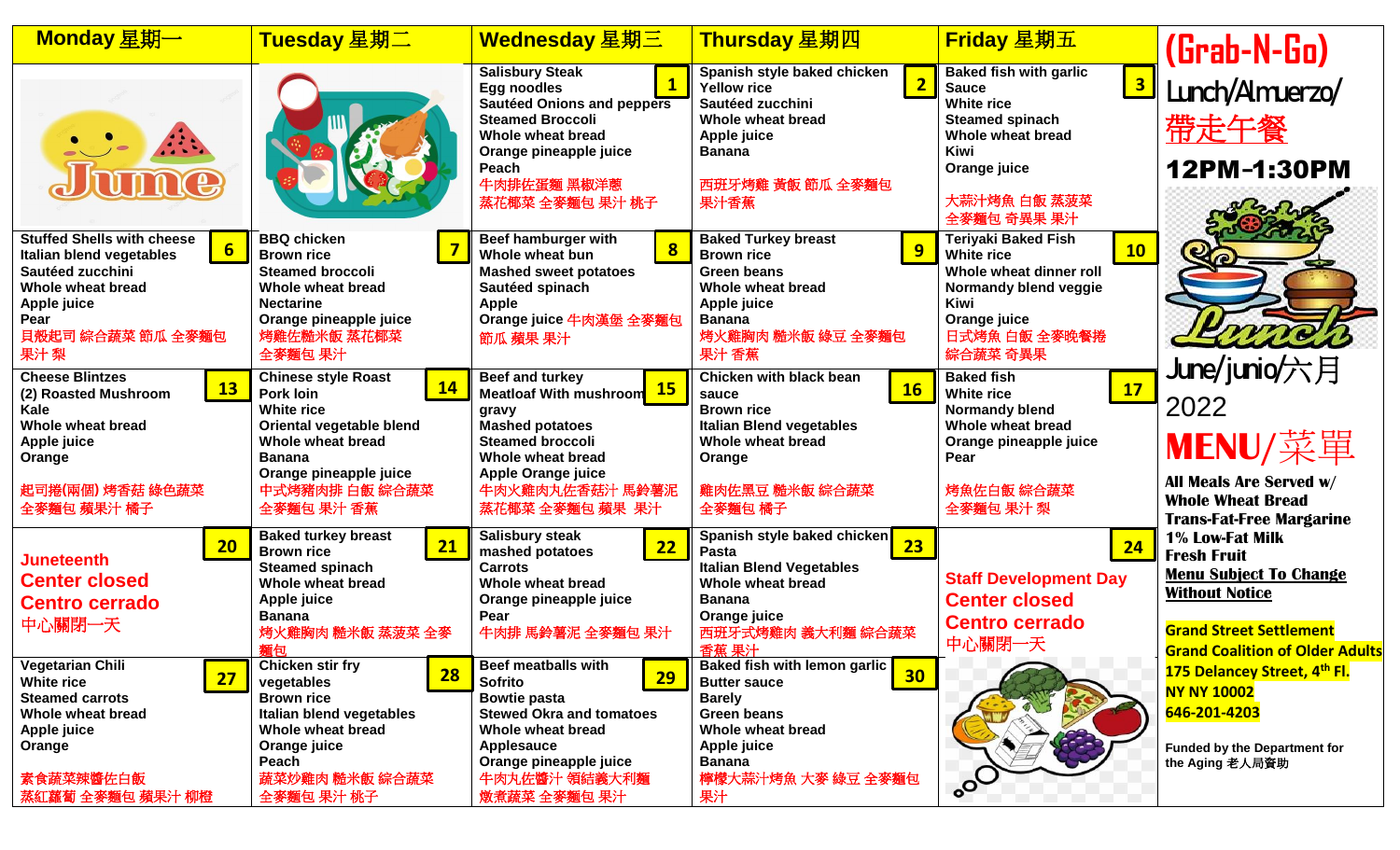| Monday 星期一                                                                                                                                                                       |                                                                                                                                          | Wednesday 星期三                                                                                  | Thursday 星期四                                                                                                                          | <b>Friday</b> 星期五                                                                                                                              |  |
|----------------------------------------------------------------------------------------------------------------------------------------------------------------------------------|------------------------------------------------------------------------------------------------------------------------------------------|------------------------------------------------------------------------------------------------|---------------------------------------------------------------------------------------------------------------------------------------|------------------------------------------------------------------------------------------------------------------------------------------------|--|
| Tai Chi Advance 太極進階班<br>8am-9am<br>Terrace or Cafeteria 陽台或飯堂                                                                                                                   | Tai Chi Advance 太極進階班<br>8am-9am<br>Terrace or Cafeteria 陽台或飯堂                                                                           | Tai Chi Advance 太極進階班<br>8am-9am<br>Terrace or Cafeteria 陽台或飯堂                                 | Tai Chi Advance 太極進階班<br>8am-9:30am<br>Terrace or Cafeteria 陽台或飯堂<br>Tai Chi (Beginner) 太極初學者班<br>9:30am-10:30am                      | Tai Chi Advance 太極進階班<br>8am-9am                                                                                                               |  |
| Breakfast 早餐 9-10am (TBA)                                                                                                                                                        | Breakfast 早餐 9-10am (TBA)                                                                                                                | Breakfast 早餐 9-10am (TBA)                                                                      | Breakfast 早餐 9-10am (TBA)                                                                                                             | Breakfast 早餐 9-10am (TBA)                                                                                                                      |  |
| <b>Arts &amp; Crafts</b><br>9:30am-10:30am<br>手工藝<br><b>Rm :Cafeteria 飯堂</b>                                                                                                     | <b>Arts &amp; Crafts</b><br>9:30am-10:30am<br>手工藝 Rm:413                                                                                 | <b>Arts &amp; Crafts</b><br>9:30am-10:30am<br>手工藝 Rm: 413                                      | <b>Arts &amp; Crafts</b><br>9:30am-10:30am<br>手工藝<br>Rm : Cafeteria                                                                   | <b>Arts &amp; Crafts</b><br>9:30am-10:30am<br>手工藝<br>Rm : Cafeteria                                                                            |  |
| Chinese Calligraphy 中國書法班<br>10:30am-11:30am<br>Rm. 413                                                                                                                          | <b>Computer Class</b> 電腦課<br>10:30am-11:30am<br>Rm. Caferteria (HYBRID)<br>Click to join 點我加入 (Zoom)<br>447-939-1715 Passcode 密碼: 4ehZCx | NY Tech Nurses 護士量血壓 (TBA)<br>$9:00$ am-12:00pm<br><b>Nurse Room)</b>                          | Advanced English 進階英文班<br>10:30am-11:30am<br><b>Rm. 413 (HYBRID)</b><br>Click to join 點我加入 (Zoom)<br>447-939-1715 Passcode 密碼: 4ehZCx | SPS Nurses 護士量血壓 (TBA)<br>9:00am-3:00pm (Cafeteria)<br><b>Latin Dance Group</b><br>10:30am-11:30am Rm. 413                                     |  |
|                                                                                                                                                                                  | Line Dance 排舞班<br>10:30am-11:30am<br><b>Rm. 412</b>                                                                                      | <b>Free Style Dance 社交舞班</b><br>10:30am-11:30am<br>Rm. Cafeteria                               |                                                                                                                                       | Chair Yoga 椅子瑜珈<br>10:30am-11:30am Rm. 412                                                                                                     |  |
| LUNCH 午餐 12-1:30 pm<br>Rm:Cafeteria 飯堂                                                                                                                                           | LUNCH 午餐 12-1:30 pm<br><b>Rm:Cafeteria</b> 飯堂                                                                                            | LUNCH 午餐 12-1:30 pm<br>Rm : Cafeteria 飯堂                                                       | LUNCH 午餐 12-1:30 pm<br><b>Rm:Cafeteria</b> 飯堂                                                                                         | LUNCH 午餐 12-1:30 pm<br>Rm :Cafeteria 飯堂                                                                                                        |  |
| Bingo 賓果遊戲<br>$1:30$ pm $-3:30$ pm<br><b>Rm :Cafeteria 飯堂</b>                                                                                                                    | Bingo 賓果遊戲<br>$1:30$ pm $-3:30$ pm<br><b>Rm :Cafeteria 飯堂</b>                                                                            | <b>Chinese Painting (TBA)</b><br><b>Rm. 413</b>                                                | Bingo 賓果遊戲<br>1:30pm-3:30pm<br><b>Rm :Cafeteria</b> 飯堂                                                                                | -ine Dance 排舞班<br>$1:30$ pm-2:30pm<br><b>Rm.</b> 413<br><b>Chinese dance group Practice</b><br>中國舞練習<br>$2:30$ pm $-4:00$ pm<br><b>Rm.</b> 413 |  |
|                                                                                                                                                                                  | Poets & Writers (TBA)<br>$1:30$ pm $-3:00$ pm<br>Rm. 413                                                                                 | Zumba 有氧舞蹈<br>1:30pm-2:30pm Rm : Cafeteria<br>Click to join 點我加入 (Zoom)<br>Passcode 密碼: uuj688 | <b>The Sound Factory (Music Class)</b><br>1:30pm-2:30pm<br><b>Rm.</b> 413                                                             |                                                                                                                                                |  |
| Chinese Karaoke 中文卡拉 ok<br>bi-weekly 兩周舉行一次<br>2:00pm-3:00pm Zoom only<br>Click to join 點我加入 (Zoom)<br>Passcode 密碼: 4ehZCx<br>Chinese Macramé 中國結班(TBA)<br>1:30pm-2:30pm Rm. 413 | Formal Dance 社交舞班<br>$1:30$ pm-2:30pm<br>Rm. 412                                                                                         | Computer Class 電腦課 小班<br>3pm-4pm (Cafeteria)                                                   | <b>Chinese dance group Practice</b><br>中國舞練習<br>2:30pm-4:00pm Rm. 413                                                                 | Chinese Chorus 中國合唱班<br>(Bi-Weekly,)<br>每兩周舉行一次<br>2:00pm-3:00pm Youtube only<br><b>Youtube live/recorded stream link only</b>                 |  |
| <b>WEEKLY CLASS SCHEDULE</b><br>每週課表/HORARIO SEMANAL                                                                                                                             | Ping Pong 乒乓球 (TBA)<br>2:30pm-3:30pm Rm. 412                                                                                             |                                                                                                |                                                                                                                                       |                                                                                                                                                |  |